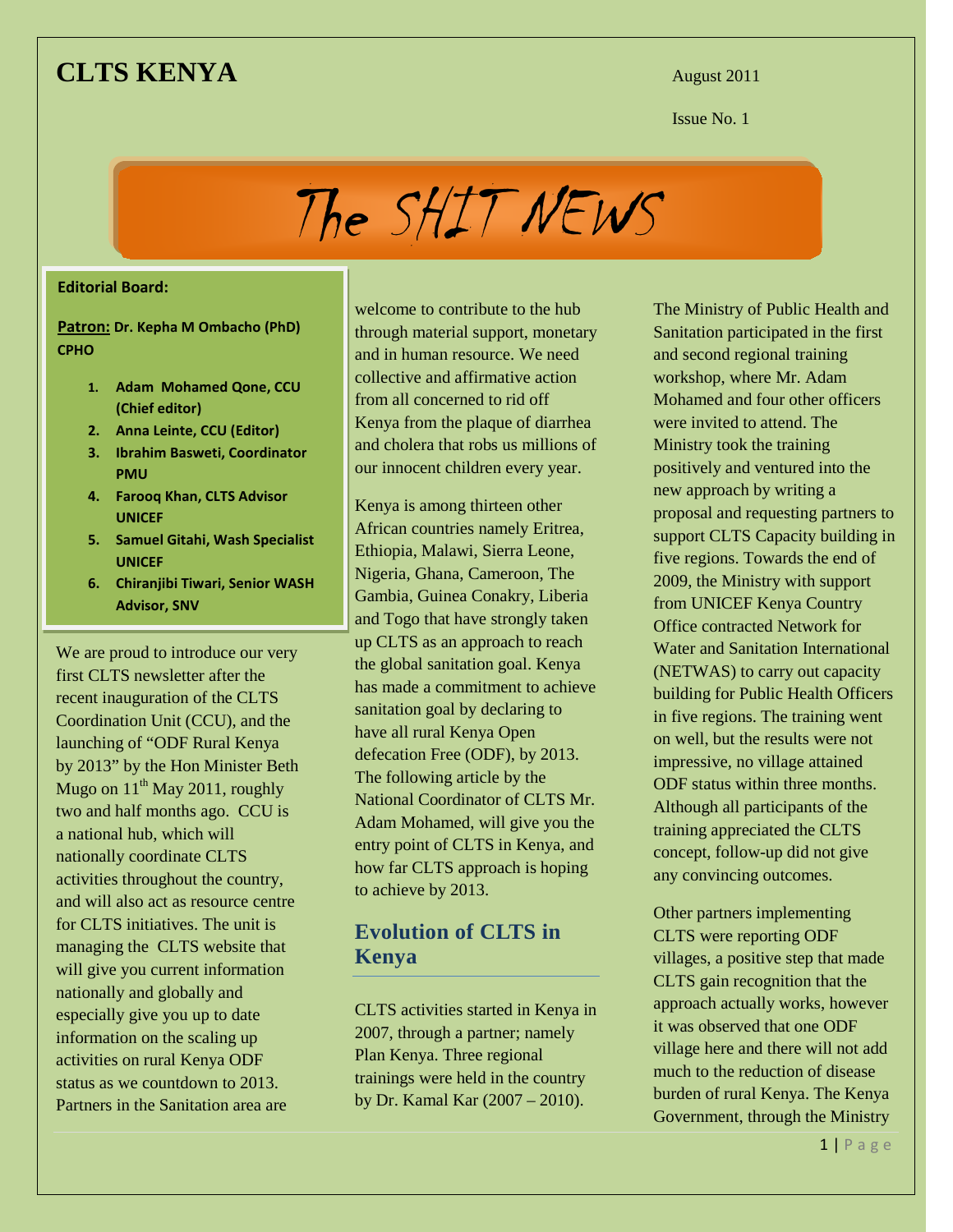of Public Health and Sanitation thought of having a different approach to the training, implementation, follow-up and verification.

In order to fast track the implementation of CLTS in the Country, the Ministry of Public Health and Sanitation, a leader on Sanitation issues, requested UNICEF to identify renowned consultant on CLTS to assist the Ministry to properly strategize the same. Mr. Farooq Khan, a CLTS practitioner who pioneered CLTS in Pakistan and Afghanistan was identified by UNICEF as the most appropriate Consultant for CLTS, to provide necessary support to the Ministry and in developing the programme. With the UNICEF support a training manual was developed.

Greater Busia, Siaya, Bondo, Kisumu West, Nyando and Rachuonyo districts were taken as the phase one districts and the results were very impressive. **Within four months after triggering over 745 villages,** 

### **including 3 sub-locations became ODF and 14 active natural leaders emerged.**

Kamal Kar visited the six phase one districts in April 2011, and met hundreds and thousands of villagers who had many success stories to tell. Several villages were celebrating their ODF status and had chat with the founder of CLTS. After a week of field visit, Kamal conducted a five days skills sharpening, up scaling and sustainability approach for 73 CLTS master trainers. After the training, members who came from different background and work for different organization came up with what is now popular referred to as the "Kisumu Declaration"(*to read this, visit www.cltskenya.org*). The impressive and well searched findings of Kamal Kar motivated the Government of Kenya to tighten its belt and it immediately came up with the "ODF rural Kenya 2013 campaign".

The campaign was launched by the Minister of Public health and sanitation, Hon. Madam Beth

Mugo, Where major partners were invited, namely; UNICEF, WSP, UN-habitat, Plan, WHO, CEO of Media houses, Ministry of water & Irrigation, NEMA, Local Government, all Provincial Public Health Officers', District Public Health Officers, Medical Officers of Health, Community consultants and NGO partners.

"Yes we can" is the slogan for Kenya's CLTS campaign. A national CLTS Coordinating Unit (CCU) and knowledge management hub has been established at the ministry's headquarter with support from UNICEF and SNV. The hub is intended to be a resource centre for knowledge on sanitation for the African Continent, Sanitation practitioners and the general public, in the next  $2 - 3$  years. The Unit has developed a two and half year's implementation strategy for achieving Rural ODF status in Kenya, and it will roll out its programme in a phased manner.

## State of CLTS Programme in Kenya

The six wash districts are both in Nyanza and Western Province. Busia is the only district in Western Province, while Nyando, Bondo, Rachuonyo, Kisumu West and Siaya are in Nyanza Province. CLTS trainings were done between August and October 2010 in all the six districts. 10 villages were targeted to an individual implementer (Public Health Officer or Public Health Technician) in every district. The table below is a

summarized report of the ODF status in the pilot Districts.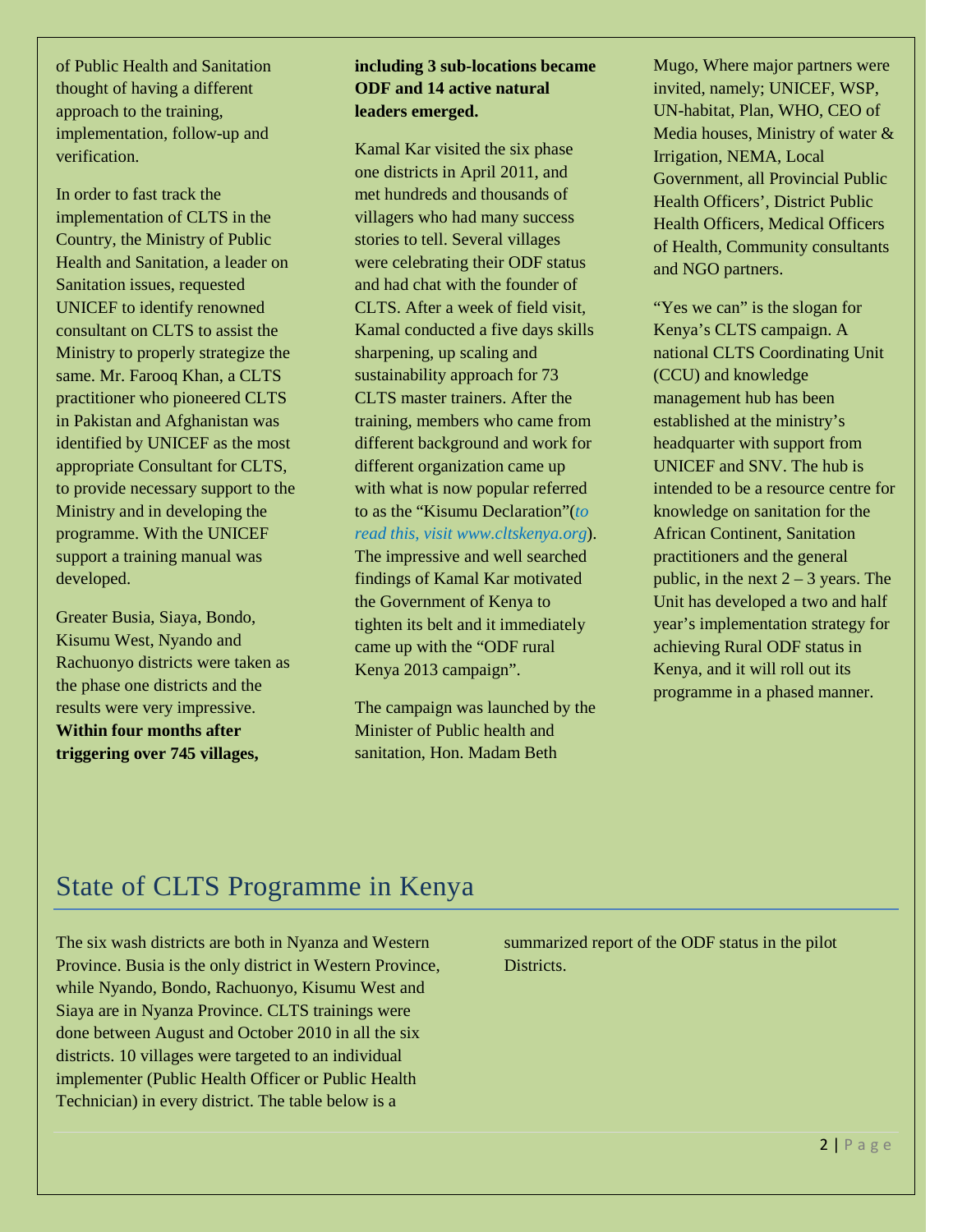### **Implementing District s' performance: July 2011 Report**

| <b>Region/District</b>  | No. Of<br><b>Villages</b><br><b>Targeted</b> | No. Of<br><b>ODF</b><br>claims | No.<br>verified<br>by<br><b>DPHO</b> | No.<br><b>Certified</b><br>by 3 <sup>rd</sup><br><b>Party</b> | No. Of<br>celebrations<br>held |
|-------------------------|----------------------------------------------|--------------------------------|--------------------------------------|---------------------------------------------------------------|--------------------------------|
| <b>Western Province</b> |                                              |                                |                                      |                                                               |                                |
| <b>Busia</b>            | 320                                          | 249                            | 70                                   | $38 (+11)$<br>old ones)                                       | 11                             |
| <b>Nyanza Province</b>  |                                              |                                |                                      |                                                               |                                |
| <b>Nyando</b>           | 238                                          | 135                            | 59                                   | $39 (+2 old)$<br>ones)                                        | 12                             |
| <b>Siaya</b>            | 200                                          | 149                            | 66                                   | 24                                                            | 10                             |
| <b>Bondo</b>            | 200                                          | 51                             | 49                                   | 29                                                            | $\theta$                       |
| <b>Kisumu West</b>      | 130                                          | 102                            | 59                                   | 5                                                             | $\overline{5}$                 |
| <b>Rachuonyo</b>        | 200                                          | 135                            | 54                                   | 33                                                            | $\overline{0}$                 |
| <b>Total</b>            | 1288                                         | 819                            | 357                                  | 168                                                           | 38                             |

- The total no. of villages has increased from the initial **1220** to **1288. 38** of the surplus villages came from Nyando, due to the demonstration triggering done during the training of the Public Health Officers (PHOs) and Public Health Technicians (PHTs). The extra **30** villages is an additional from Rachuonyo District out of passion and dedication of the PHOs and PHTs.
- The total No. of ODF claims has also increased from **819 (by PHOs) to 837**; the extra **18** ODF claimed villages is a result of the exemplary work of the **Natural Leaders.**
- 837 villages are awaiting third party certification to be declared ODF by an independent and credible organization called KWAHO (Kenya for Water and Hygiene Organisation)

### Impact of CLTS on Diarrheal Disease Reduction: Evidence from the Field

Mr. Makotsi recalls how the rainy season, especially the months between April to June used to be a nightmare for him. Every year when there is heavy down pour of rain, there was a regular outbreak of diarrhea, cholera and typhoid. This was his most trying moments, and many times he had sleepless nights working tirelessly to suppress the spread of the epidemic. Since major parts of Nyando district falls under the low lying flat plains of Nyando river, flooding and submergence is a regular phenomena. Lack of a drainage system and the presence

of heavy black cotton soil worsen the situation. Almost every year flooding water will inundate hundreds of villages, forcing communities to move together with the livestock and a few belongings to higher grounds on the highway for shelter. Communities living in slightly higher ground would remain marooned and cut off from basic necessities like safe drinking water and access to health care. Normally the flooding water lasts for three weeks and sometimes more than a month, this are the times when incidences of diarrhea,

cholera and typhoid and other enteric diseases would reach their peak killing hundreds of children and debilitating thousands. After the flooding water recedes, communities will move back to their villages, some will use the free sanitary hardware given to them by national and international NGOs, but most of them will continue with the practice of OD (Open Defecation), as they have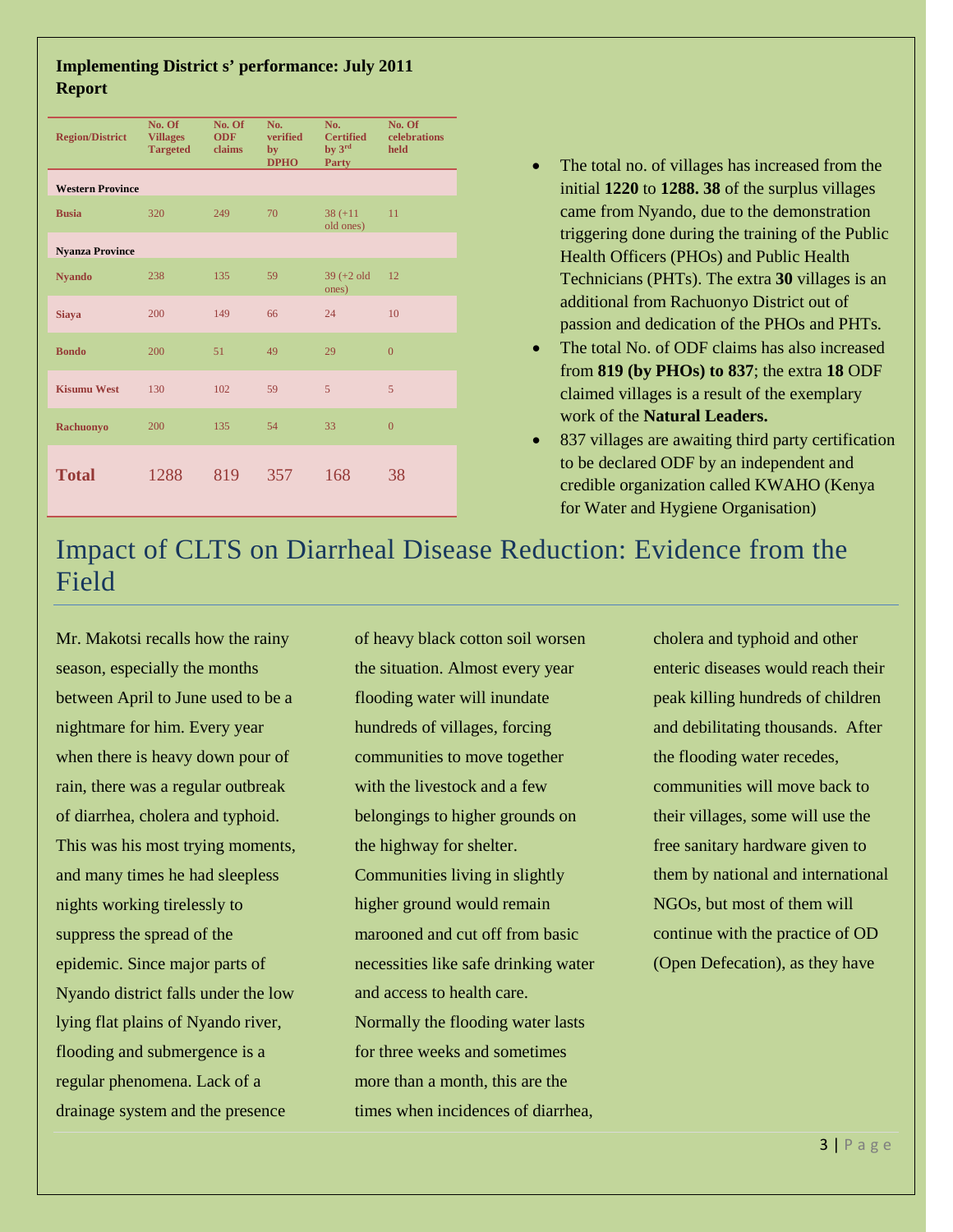#### always done



**Figure 1Flooding in Nyando District**

Mr. Makotsi tells of a massive influx of patients suffering from diarrhea, cholera and typhoid in the District hospital during the flooding season. Many times the hospital is filled with patients beyond its capacity to treat; hence tents are put up in the hospital campus. Diarrhea deaths used to be the highest in the country during the wet season. Many times treated

patients will go home, pick new infections and again return to the hospital. It was an endless cycle.

CLTS without subsidy was introduced in Nyando District in the late 2010. It was a difficult process because it was not easy to change the mindset, attitude and behaviour of the communities who were used to receiving handouts and free supply of sanitary hardware. Interestingly enough, after CLTS trigger, it didn't take long for the community members to realize that the major cause of their misery and child death was due to their practice of Open Defecation (OD). Soon the

communities adopted and accepted the CLTS idea and jumpstarted collective local action to stop open defecation; they constructed simple homemade pit latrines in order to stop the spread of these deadly diseases. The community members realized that these latrines must at least last for a year before the next floods come.

The following graphs demonstrate the sharp decline of diarrhea and cholera cases amongst children under and upper five years between the years 2008 to 2011 in Nyando District.





SOURCE: HMIS NYANDO DISTRICT.

Analysis of both the diarrhea and cholera graphs clearly shows how incidences of both diseases have gone down between the years 2008 -2011. Mr. Makhotsi strongly emphasizes that this was only possible with the introduction of CLTS in the region. CLTS revolutionary methodologies reinforces sanitation practices that are essential to completely eliminating fecal- oral route contamination, suppressing the spread of diseases such as cholera, and diarrhea to minimal or off completely. CLTS is the way to better health and the sure route to take in achieving milestones towards accomplishing the 7<sup>th</sup> Millennium Development Goal.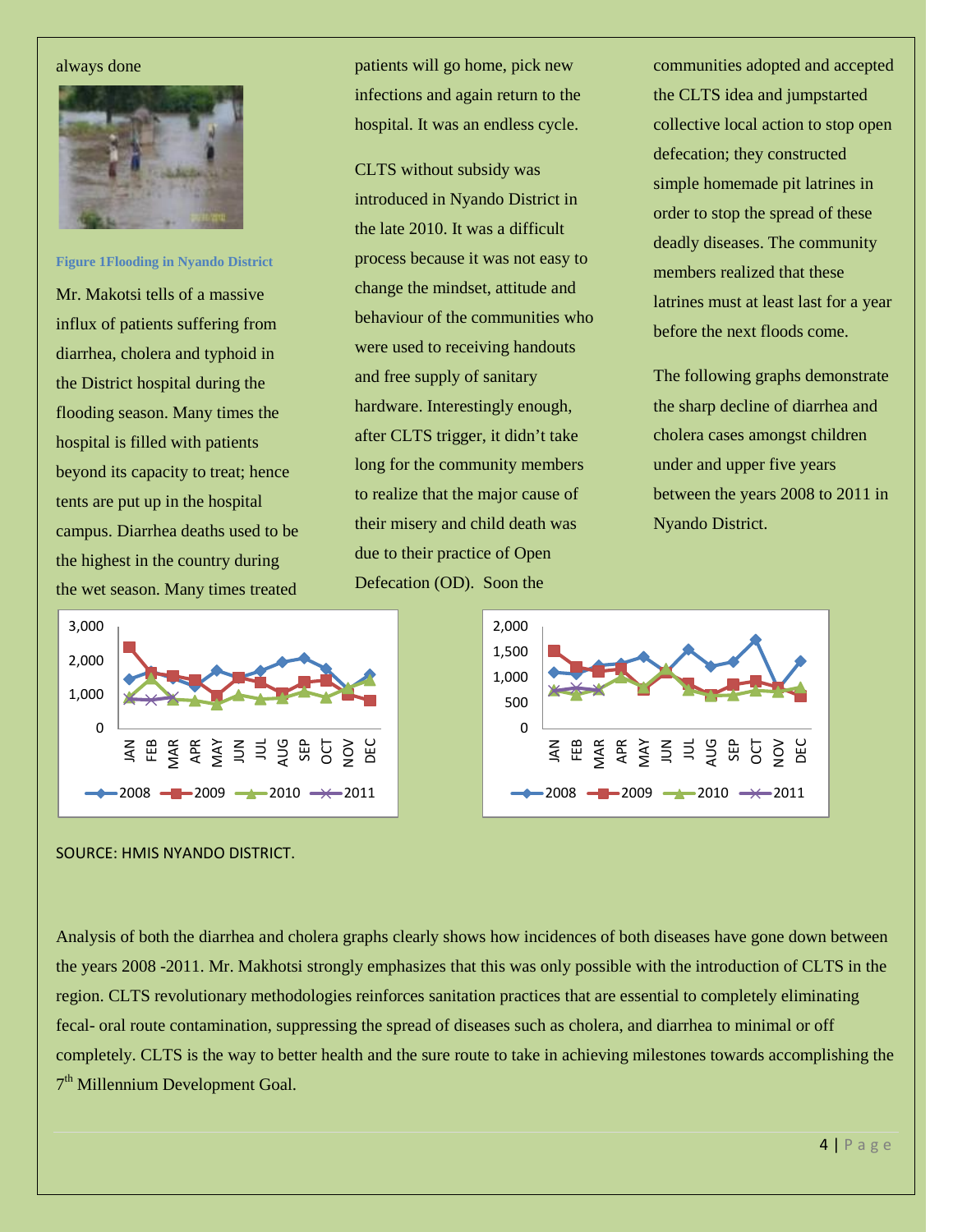#### SOURCE: HMIS NYANDO DISTRICT.



### Scaling Up CLTS in Kenya: PIONEERING ROLE OF LOCAL NATURAL LEADERS

Historically in all the villages of Kenya, there are CHWs (Community Health Workers) whose role is to implement the many activities mandated by the health department. The success of CLTS and its consequent impact on health has spread like bush fire amongst the CHWs. It is also fascinating to see the emergence of Natural Leaders (NLs) in some of the ODF villages. Natural leaders like Tom Omullo and Mary Nyanchoka Monari (Both attended the AfricaSan Conference in

Kigali), and many others like them emerged from ODF villages.

Tom and Mary are both from Kodhiambo village, and they have transformed several neighbouring villages into ODF by their own initiative. Not only is Tom and his team of five other natural leaders in high demand in Nyando District but also in the neighbouring Districts. Tom has so far delivered **20 ODF villages on his own.**

The District Public Health Department has facilitated to develop a contractual agreement with Tom to extend his support in other villages as the community consultant.



Fig 2. Tom assists an old woman to make a simple latrine.

### Kenya's CLTS Approach Shows the Way to the Rest of Africa

The Third Africa Conference on Hygiene and sanitation (AfricaSan) was held on 19 – 21 July, 2011 in Kigali, Rwanda.

Kenya was well represented with over 30 participants from different stakeholders, namely Government, WSP, SNV, PLAN, KWAHO,

AMREF and other local NGO's and community members. The CLTS Team was equally well represented with 7 Government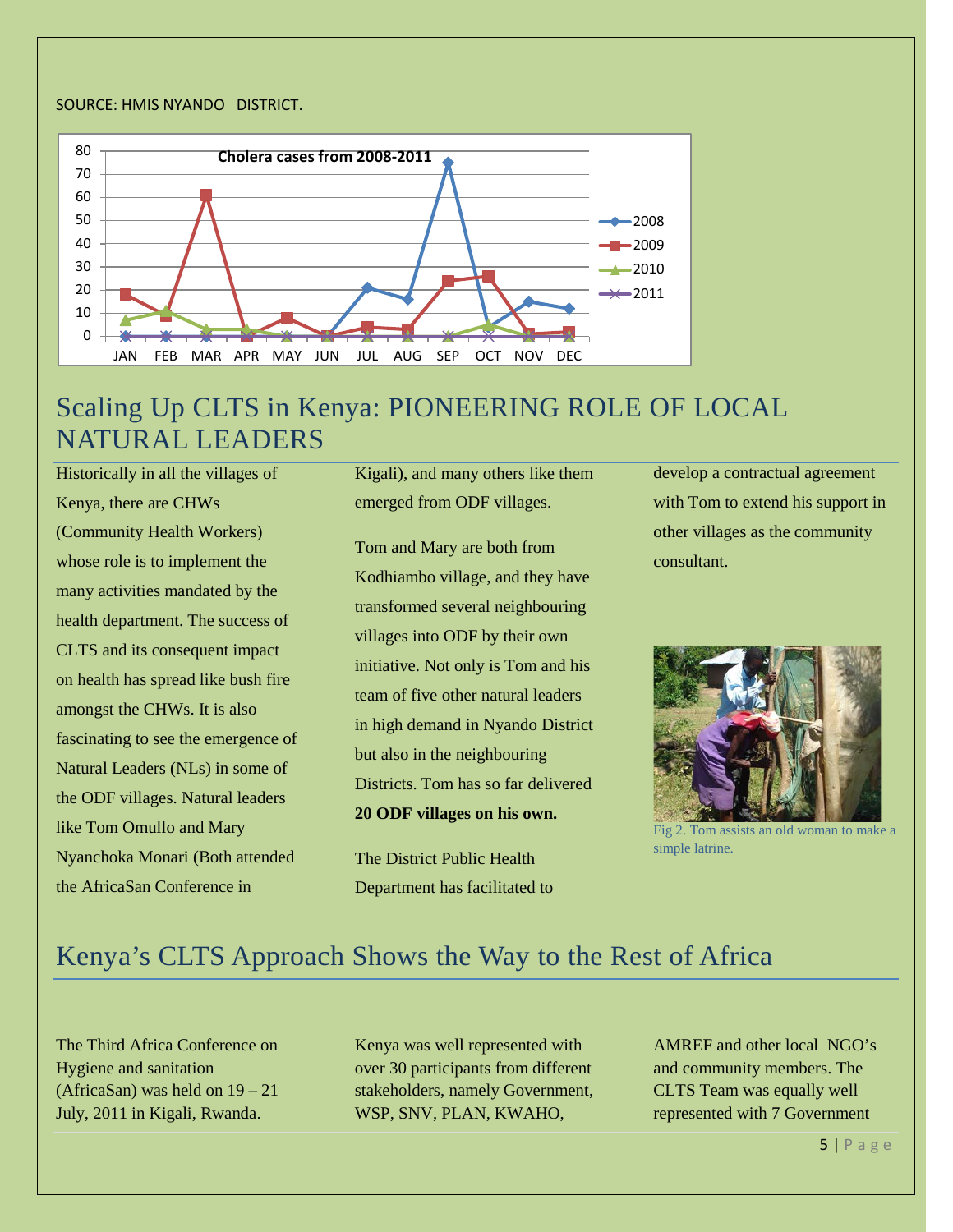representatives, 4 from Plan, 2 community members and 1 from The conference objectives were to:

- 1. Present and exchange knowledge on strategies to overcome key bottlenecks to implementing large scale sanitation and hygiene programs
- 2. Strengthen the evidence base for scaling up sanitation and hygiene programs in Africa
- 3. Kick start the 5 year drive to get Africa back on track to meet the sanitation MDG and achieve sustainable universal coverage

#### SNV.

The preliminary programme included two types of learning opportunities:

- 1. Thematic learning exchange which draws from key experiences and studies to address critical issues – these sessions are designed by the conference organizers.
- 2. Seminars hosted by agencies or groups of agencies, showcasing their latest thinking and findings – these sessions are designed by the agency in consultation with the conference organizers.

The Kenyan experience and achievements on CLTS over shadowed all other countries and was referred to as the icon of Africa on sanitation. A well researched paper on CLTS implementation in Kenya was presented by Mr. Tiwari from SNV Kenya. The paper highlighted on the structures, commitments, implementation, results, process monitoring and third party verification process. It was a presentation every other country wanted to emulate. The establishment of the national CLTS coordination and knowledge management hub was seen to be a big milestone for Kenya. Beside CLTS, Kenya won the African award for hand washing.

## Farewell to Mohamed el Fatih, Chief WASH UNICEF



Mr. Mohamed el Fatih, The Chief of WASH Section in UNICEF Kenya, is calling it a day after a long and distinguished service to the water and sanitation sector. Mohamed, who joined UNICEF Kenya in 2008 from UNICEF Nigeria, will be retiring at the end of August 2011.

The sanitation and hygiene sector acknowledges the tremendous support and partnership accorded by UNICEF through Mohamed's

leadership. Mohamed has been instrumental in scaling up UNICEF WASH interventions, including strengthening of the CLTS programme whereby UNICEF has been the biggest supporter/ partner, ensuring resources and technical support since the roll-out of the intensive programme in 2010. His strategic engagement has ensured that the programme is gaining momentum and is not simply a small pilot project. But more than CLTS, Mohamed has been instrumental in bringing into the sector new approaches. Through his support, UNICEF has invested significantly in community water supply, WASH in schools, Water Safety

Planning, marketing of household water treatment and safe storage (HWTS), and also contributed to better understanding of arsenic contamination, HWTS and WASH in schools. Through his leadership, UNICEF has been very visible in national engagements for policy elaboration, networking and partnerships, and advocacy.

The Sanitation and Hygiene sector in Kenya appreciates the support provided by Mohamed and the partnerships initiated with UNICEF support, and we wish him even more success in his next endeavors.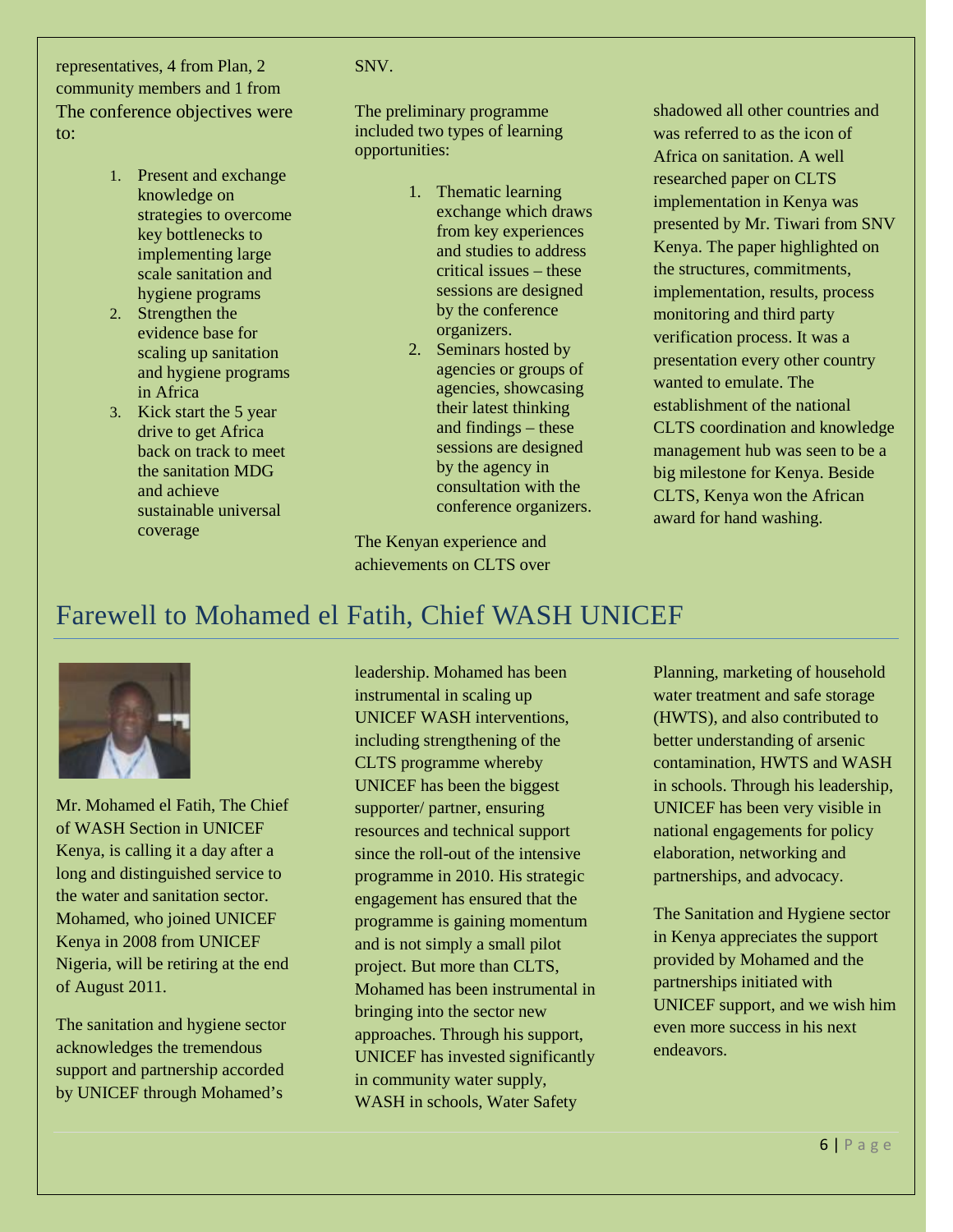# Kenya's Commitment to Eradicate Open Defecation Recognized Globally

The sanitation target for the Millennium Development Goal 2015, to halve the proportions of people living without basic sanitation is off track, and needs collective action globally to reduce in big masses the number of the 2.6 billion people still living without adequate and safe sanitation facilities.

The five year drive campaign by the United Nations; Sanitation for All, The Drive to 2015, is a reminder to all nations committed to achieving the sanitation goal to redouble their efforts and standards in order to close the existing sanitation gap. In his speech during the Five year drive launch, Ban Kin-Moon Secretary General to United Nations is quoted saying

### OUR HEROES

### **DPHO OF THE MONTH:** Mr.

Ambrose Fwamba, DPHO, the Greater Busia.





*…. "I am also encouraged by the recently launched 'Rural Kenya Open Defecation Free by 2013' campaign. I urge other countries to follow Kenya's example, and launch policies that will eradicate open defecation"…*

Kudos Kenya, but the real task is just around the corner.

In preparation for the campaign, CLTS Coordination Unit has finalized the 'ODF Rural Kenya by 2013' Implementation plan. The road map give details of the CLTS training, the budget, the National and provincial/county level

arrangements, Planning Monitoring Evaluation and research, Media and communication. The hub will be strengthened by additional staff who will do research, monitoring and evaluation, and a media specialist who will keep the nation abreast with the progress made, as well as sensitizing all on sanitation and hygiene issues.

Formulation of provincial and district implementation plan is already on progress.

Our Newsletter will be coming to you on quarterly basis. For continuous up to date information on CLTS activities country wide, please visit our CLTS website [www.cltskenya.org.](http://www.cltskenya.org/) You will also find instructions on how to subscribe to our newsletter.

### Achievement

- Greater Busia has a population of 454,737, with 62% latrine coverage
- 320 villages out of 918 is the target number. By end of December 2010, 249 (79.3%) had claimed Open

Defecation (ODF) Free status.

- So far 259 villages have been verified as ODF, 12 have celebrated while 72 are waiting to celebrate.
- 80,000 people are approximated to have undergone a behavioural